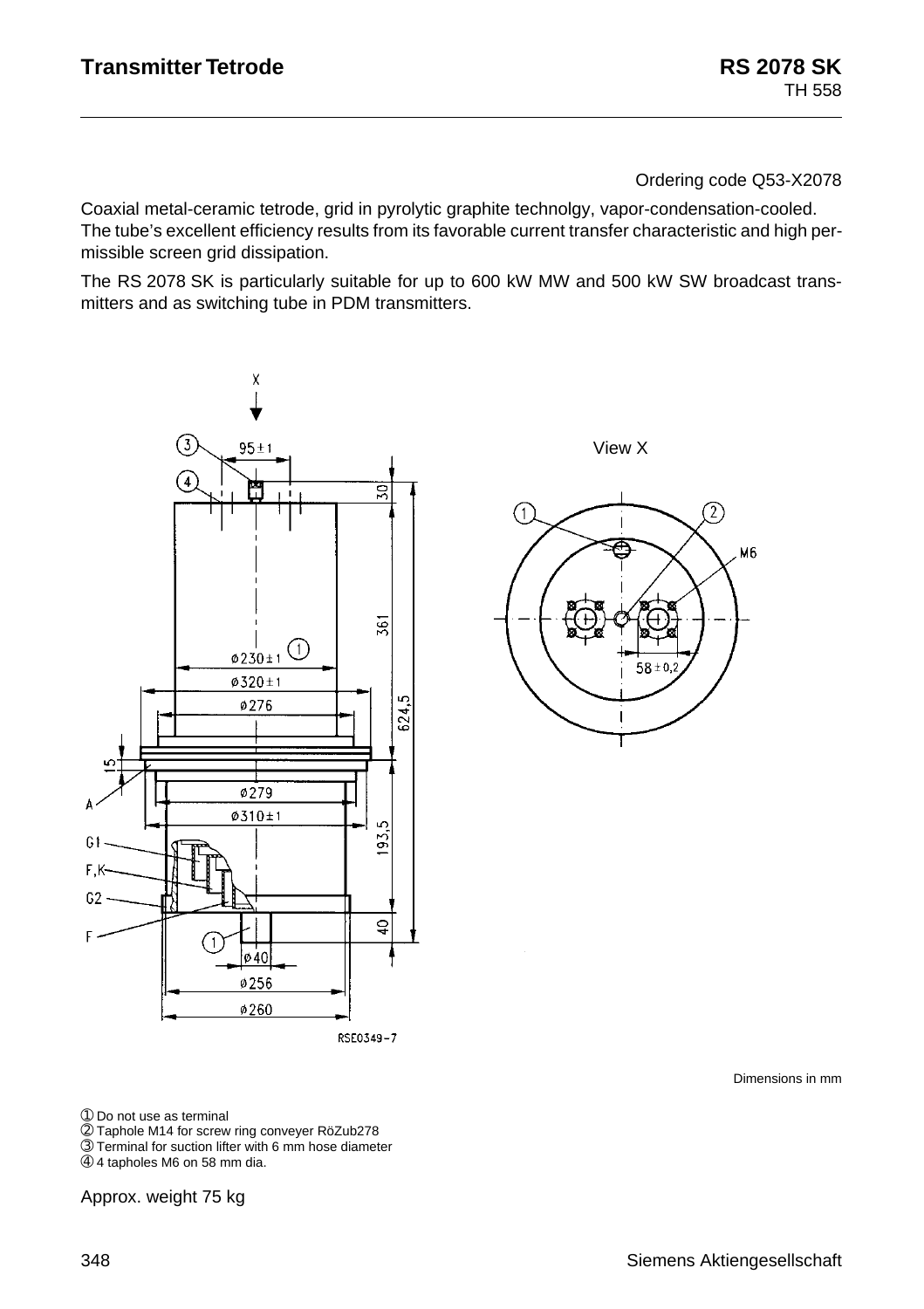## **Heating**

| Heater voltage               | $U_{\rm F}$      | 23          | V <sup>1</sup> |
|------------------------------|------------------|-------------|----------------|
| Heater current               | ΙF               | 550         | A              |
| Permissible starting current | $I_{\text{F} M}$ | $\leq 1300$ | A              |
| Heating: direct              |                  |             |                |
| Cathode: thoriated tungsten  |                  |             |                |

# **Characteristics**

| Emission current at $U_A = U_{G2} = U_{G1} = 700$ V                                           | lem                   | 600 |      |
|-----------------------------------------------------------------------------------------------|-----------------------|-----|------|
| Amplification factor of screen grid<br>at $U_A = 5$ kV, $U_{G2} = 800$ to 1200V, $I_A = 10$ A | $\mu$ <sub>g2g1</sub> | 5,0 |      |
| Transconductance                                                                              |                       | 520 | mA/V |
| at $U_{\rm A}$ = 5 kV, $U_{\rm G2}$ = 1100 V, $I_{\rm A}$ = 25 to 55 A                        |                       |     |      |

# **Capacitances**

| Cathode/control grid     | $c_{\text{kq1}}$ | 480 | pF |
|--------------------------|------------------|-----|----|
| Cathode/screen grid      | $c_{\text{kq2}}$ | 40  | рF |
| Cathode/anode            | $c_{\rm ka}$     | 0,8 | рF |
| Control grid/screen grid | $c_{q1q2}$       | 800 | pF |
| Control grid/anode       | $c_{q1a}$        | 6,0 | pF |
| Screen grid/anode        | $c_{\rm g2a}$    | 110 | pF |

# **Accessories**

Upon request

<sup>1)</sup> The heater voltage will be determined by the tube manufacturer for each individual application taking into account the respective operating conditions. The heating data specified above are guideline values.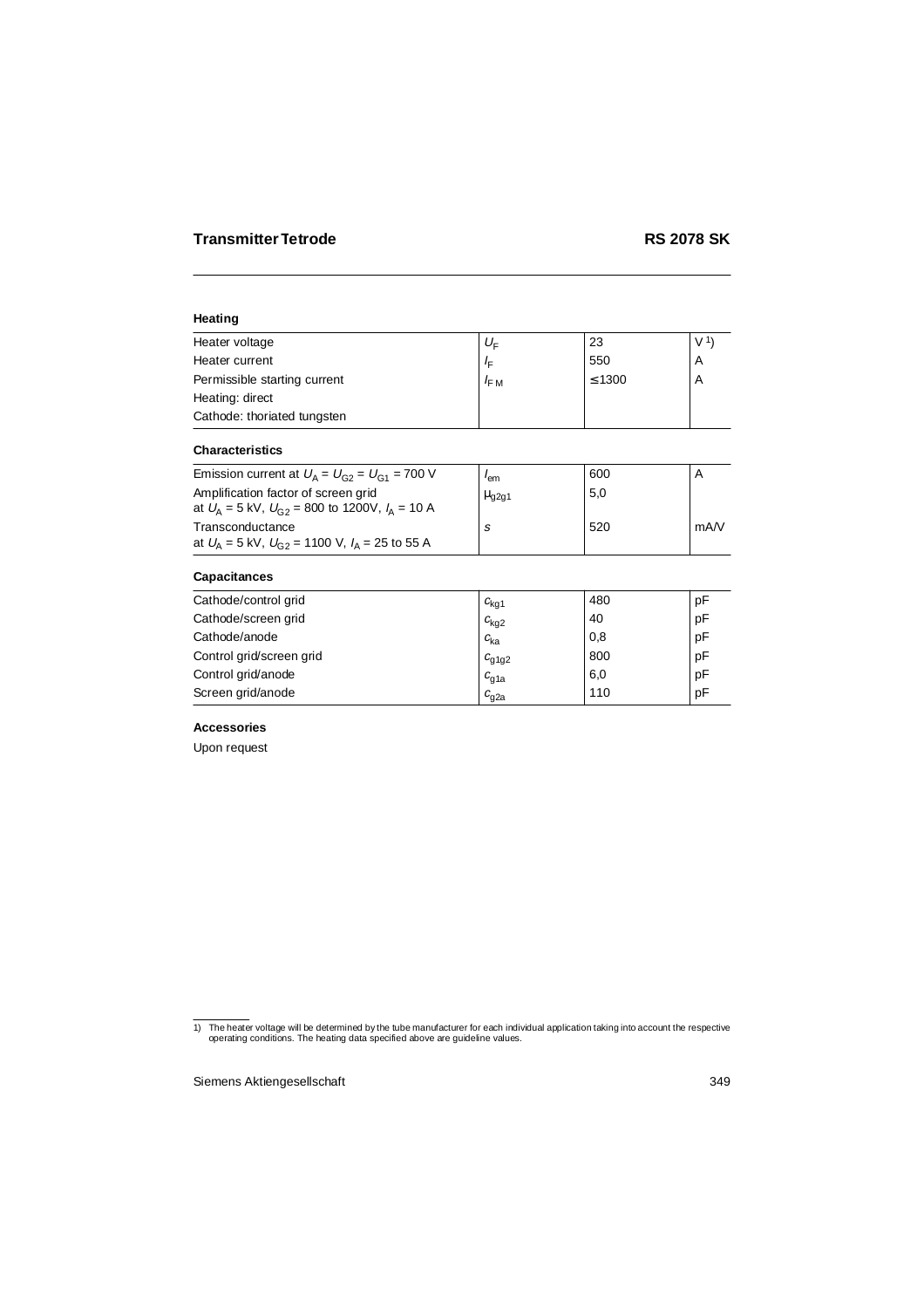## **Anode and screen grid modulation, class C operation, grounded cathode circuit**

### **Maximum ratings**

|                  |        | <b>MHz</b> |
|------------------|--------|------------|
| $U_{\rm A}$      | 13,5   | kV         |
| $U_{G2}$         | 1250   | V          |
| $U_{G1}$         | $-800$ | ν          |
| $I_{\mathsf{K}}$ | 100    | A          |
| $I_{\rm KM}$     | 600    | A          |
| $P_{\rm A}$      | 500    | kW         |
| $P_{G2}$         | 8,0    | kW         |
| $P_{G1}$         | 3,0    | kW         |
|                  |        | 110        |

### **Operating characteristics**

| Frequency                             | f                 | $\leq 30$ | <b>MHz</b>          |
|---------------------------------------|-------------------|-----------|---------------------|
| Carrier power                         | $P_{\rm{trg}}$    | 540       | kW <sup>1</sup>     |
| Anode voltage (dc)                    | $U_{\rm A}$       | 12,5      | kV                  |
| Screen grid voltage (dc)              | $U_{G2}$          | 1100      | V                   |
| Control grid bias (dc), fixed         | $U_{G1fix}$       | $-535$    | V                   |
| Peak control grid voltage (ac)        | $U_{\text{g1 m}}$ | 715       | V                   |
| Anode current (dc)                    | $I_A$             | 53,5      | A                   |
| Screen grid current (dc)              | $I_{G2}$          | 2,8       | A                   |
| Control grid current (dc)             | $I_{G1}$          | 4,9       | A                   |
| Anode input power                     | $P_{\mathsf{BA}}$ | 669       | kW                  |
| Drive power                           | $P_1$             | 3400      | W <sup>1</sup>      |
| Anode dissipation                     | $P_{A}$           | 129       | kW <sup>2</sup>     |
| Screen grid dissipation               | $P_{G2}$          | 3000      | W                   |
| Control grid dissipation              | $P_{G1}$          | 700       | W                   |
| Efficiency                            | η                 | 81        | %                   |
| Anode load resistance                 | $R_{\rm A}$       | 120       | Ω                   |
| Modulation factor                     | $\mathsf{m}$      | 100       | $\%$                |
| Peak screen grid voltage (ac)         | $U_{\text{q2 m}}$ | 800       | V                   |
| <b>Modulation power</b>               | $P_{\rm mod}$     | 350       | kW                  |
| Control grid current                  | $I_{G1}$          | 6,5       | (A <sup>3</sup> )   |
| Drive power                           | $P_1$             | 4500      | $W1$ <sup>3</sup> ) |
| Anode dissipation at modulation       | $P_{A \bmod}$     | 220       | kW <sup>4</sup>     |
| Screen grid dissipation at modulation | $P_{\rm G2\ mod}$ | 3,7       | kW <sup>4</sup>     |

1) Circuit losses are not included.

2) Even during modulation the maximum ratings must not be exceeded.

3) Maximum values at  $U_\mathrm{A}$  = 0 V.<br>4) Average values at  $m$  = 100 %.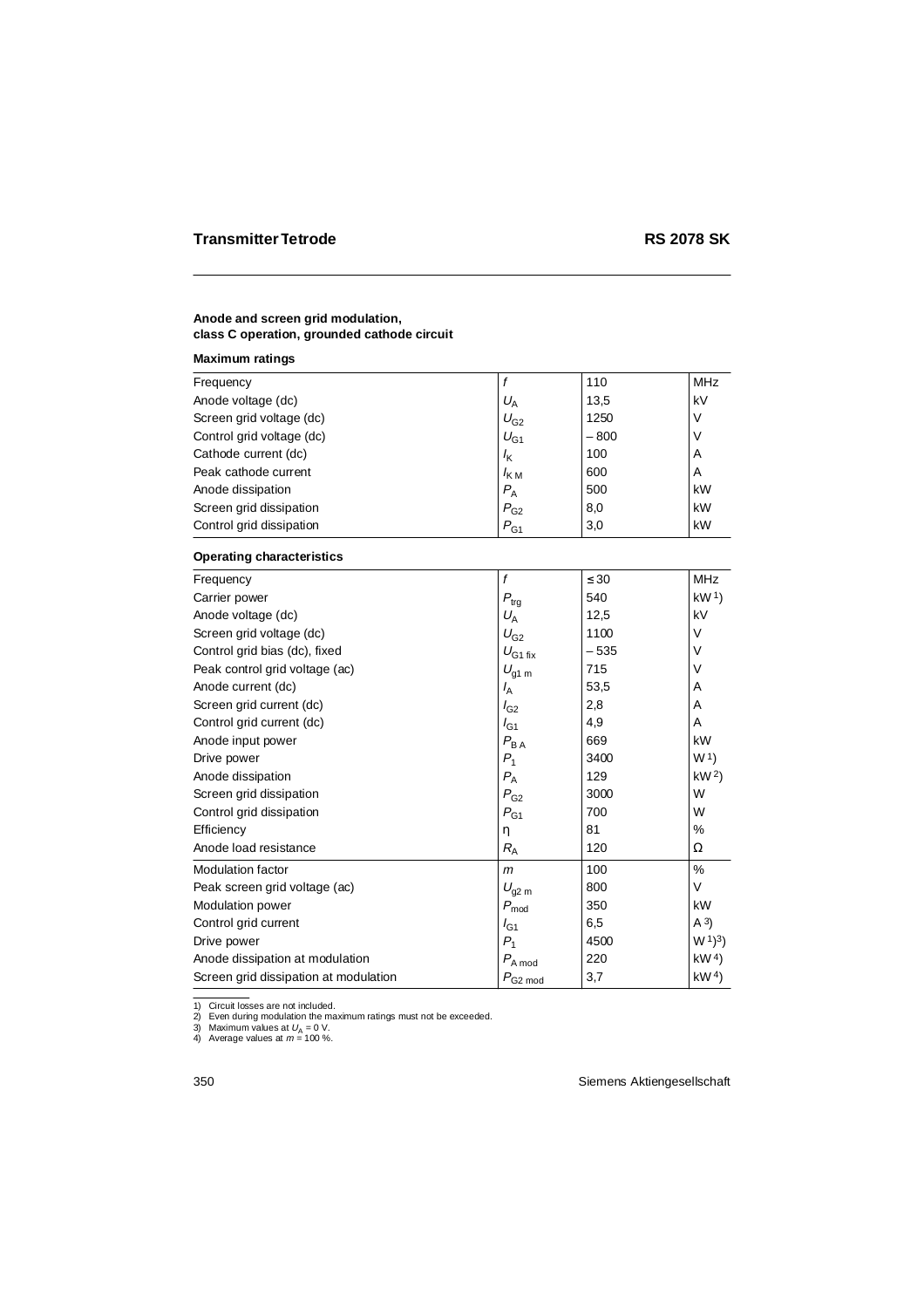### **Tube mounting**

Axis vertical, anode up or down.

#### **Maximum tube surface temperature**

The maximum surface temperature of the tube must not exceed 220 °C. The maximum permissible temperature difference at the circumference of the tube is 50 °C . Furthermore, temperature gradients at the tube must not be more than 25  $\degree$ C/cm. To keep below these limit temperatures, an air stream should be directed onto the terminals.

### **Vapor condensation cooling**

The cooling water diagram gives the minimum water flow rate (distilled or de-ionized water) for maximum anode dissipation, as well as pressure drop and water outlet temperatue at 60 $\degree$ C water inlet temperature. The diagram applies to a hermetically sealed cooling system with less than1,5 bar overpressure at the tube's cooling water outlet and with a maximum permissible water outlet temperature of 100 °C.

Operation with open cooling cycle (without overpressure) is also possible if the maximum outlet temperature remains below 60  $\degree$ C (sea level, air pressure  $\approx$  1 bar) with lower inlet temperature and, if required, increased water flow rate.

For more information on vapor condensation cooling refer to "Explanation of Technical Data" in the data book.

#### **Safety precautions**

Refer to "Explanation of Technical Data" in the data book for a desription on how to protect the tube against damage due to electrical overload or insufficient cooling. A copper wire with a diameter of 0,35 mm should be used to test the anode overcurrent trip circuit.

### **Switching on the heating**

The heater voltage must be slowly increased (some minutes) until the specified value is reached. This requirement can be met by applying the heater voltage in 3 steps or by providing a motordriven control transformer or a thyristor controller on the primary side of the heater transformer.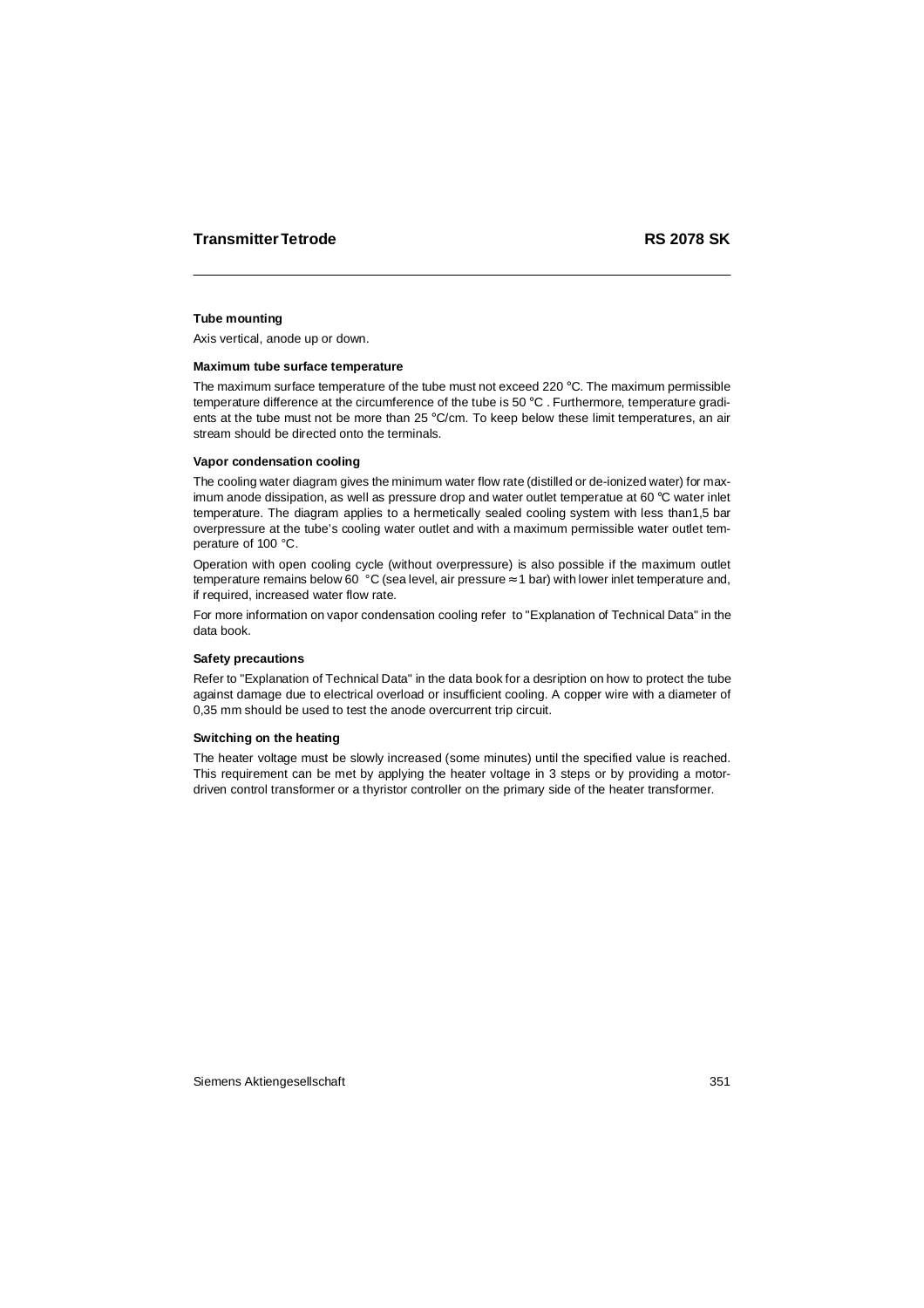# **Cooling water diagram**



Closed cooling cycle with distilled water

Overpressure  $= 1,5$  bar  $t_1 = 60 °C$